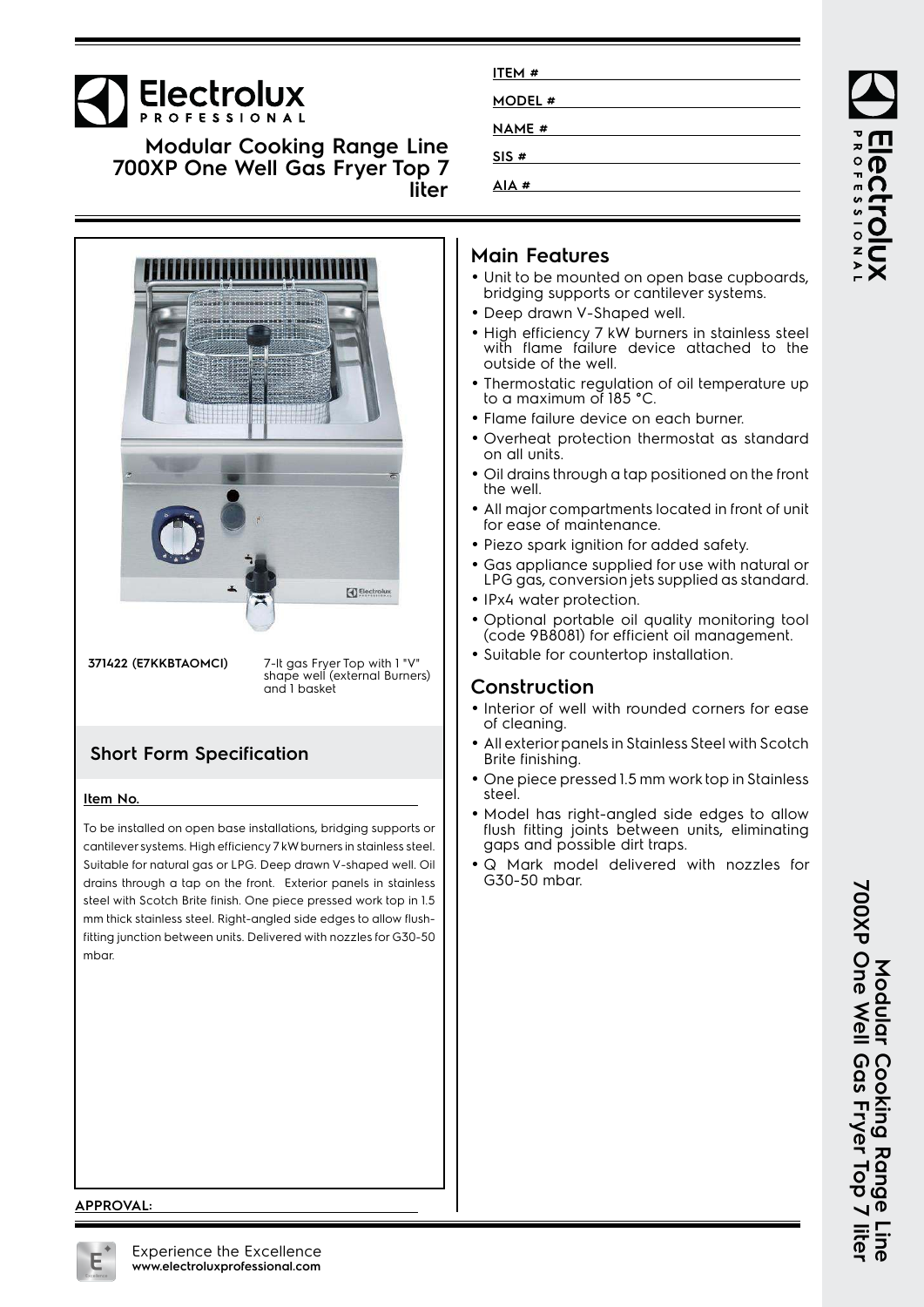

### **Included Accessories**

• 1 of Basket for 7lt top and free standing PNC 921608 fryers

#### **Optional Accessories**

| · Junction sealing kit                                       | <b>PNC 206086</b> | <b>□</b> |
|--------------------------------------------------------------|-------------------|----------|
| • Draught diverter, 120 mm diameter                          | PNC 206126        | <b>□</b> |
| • Matching ring for flue condenser, 120<br>mm diameter       | <b>PNC 206127</b> | ◻        |
| • Support for bridge type installation,<br>800 <sub>mm</sub> | PNC 206137        | ❏        |
| • Support for bridge type installation,<br>1000mm            | <b>PNC 206138</b> | ∩        |
| • Support for bridge type installation,<br>1200mm            | <b>PNC 206139</b> | <b>□</b> |
| • Support for bridge type installation,<br>1400mm            | <b>PNC 206140</b> | <b>□</b> |
| • Support for bridge type installation,<br>1600mm            | <b>PNC 206141</b> | <b>□</b> |
| • Support for bridge type installation,<br>$400$ mm          | PNC 206154        | ❏        |
| • Chimney upstand, 400mm                                     | PNC 206303        | <b>□</b> |
| Right and left side handrails<br>$\bullet$                   | PNC 206307        | ❏        |
| Back handrail 800 mm<br>$\bullet$                            | PNC 206308        | ◻        |
| • Flue condenser for 1/2 module, 120 mm<br>diameter          | PNC 206310        | <b>□</b> |
| • Chimney grid net, 400mm (700XP/900)                        | <b>PNC 206400</b> | <b>□</b> |
| Kit G.25.3 (NI) gas nozzles for 900<br>$\bullet$<br>fryers   | PNC 206467        | <b>□</b> |
| • 2 side covering panels for top<br>appliances               | <b>PNC 216277</b> | ❏        |
| • Basket for 7It top and free standing<br>fryers             | <b>PNC 921608</b> | <b>□</b> |
| • Pressure regulator for gas units                           | <b>PNC 927225</b> | ℶ        |
| 2 bookshe fax 2vElt and 74 slacking from DNC 040470          |                   | n.       |

• 2 baskets for 2x5lt and 7lt electric fryers PNC 960638 ❑